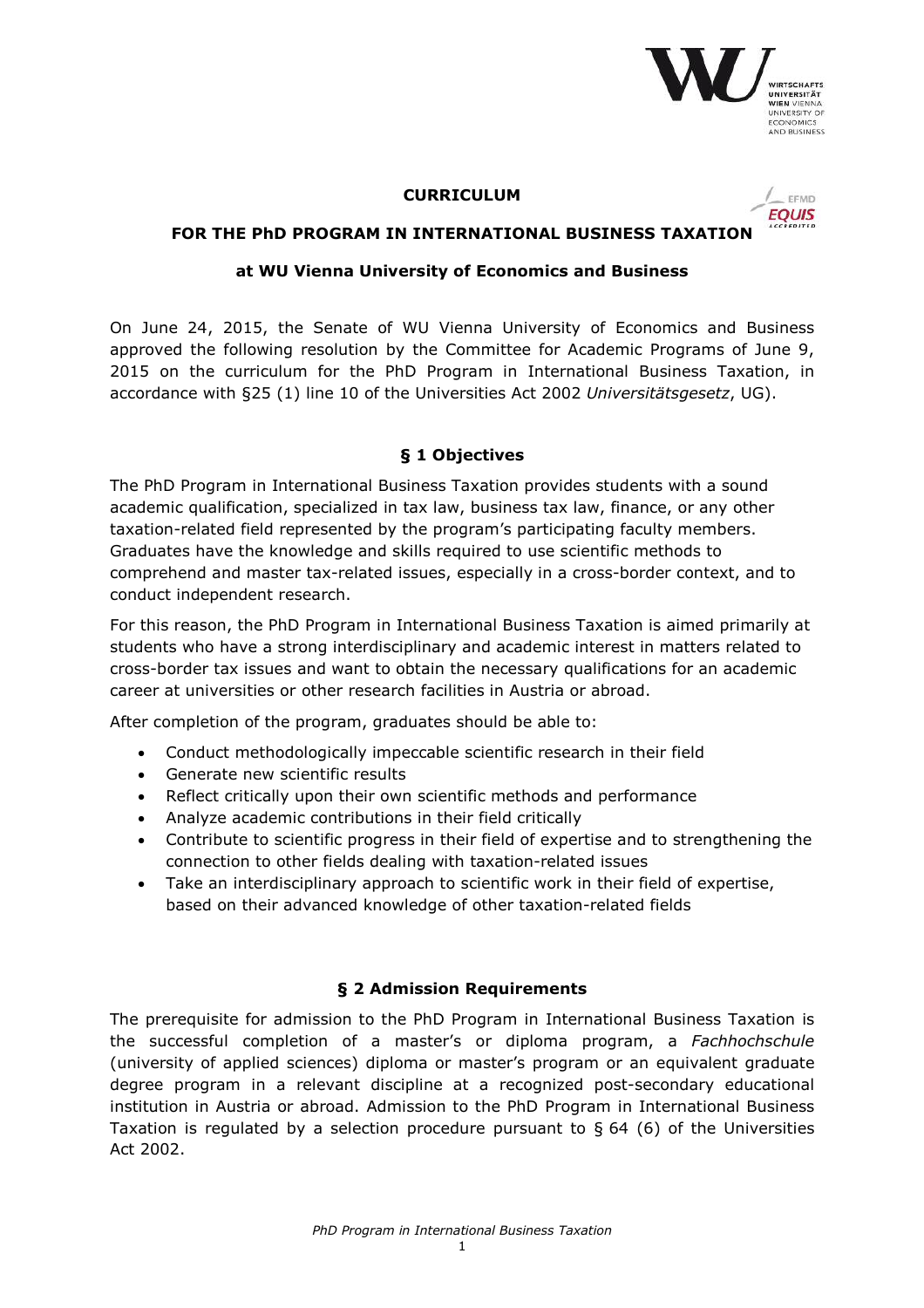# **§ 3 Classification, Duration and Structure**

(1) The PhD Program in International Business Taxation is interdisciplinary in nature and is a degree program in social and economic sciences within the meaning of  $\S$  54 (1) of the 2002 University Act. If the prerequisite degree named in § 2 is in law studies and the student's dissertation consists of one or more publications in the field of law, then this program is classified as a law studies program in the sense of § 54 (1) of the Universities Act 2002.

(2) Requirements for graduation from the six-semester program include the writing of a thesis, attendance of courses, and the successful completion of examinations worth 75 ECTS credits.

(2) The PhD Program in International Business Taxation will be held entirely in English.

# **§ 4 Types of Examinations**

The examination types indicated in this curriculum are defined in the examination regulations of Vienna University of Economics and Business. This Curriculum, together with the Exam Regulations, forms a curriculum pursuant to  $\S$  25(1) item 10 of the Universities Act 2002.

# **§ 5 Courses and Examinations**

(1) The following classes and examinations are required in the PhD Program in International Business Taxation:

| Subject/Course title                                                                                            | <b>ECTS</b> | Type of<br>examination |
|-----------------------------------------------------------------------------------------------------------------|-------------|------------------------|
| In Theories and Methods (8 ECTS) at least two of the following:                                                 |             |                        |
| Legal Philosophy and Taxation                                                                                   | 4           | $PI*$                  |
| Legal Methods in Tax Law and International Public Law                                                           | 4           | PI                     |
| Econometrics                                                                                                    | 4           | PI                     |
| Taxes and Decision Making                                                                                       | 4           | PI                     |
| In Academic Writing (7 ECTS)                                                                                    |             |                        |
| Academic Writing I                                                                                              | 6           | PI                     |
| Academic Writing II                                                                                             | 1           | PI                     |
| In International Business Taxation (6 ECTS)                                                                     |             |                        |
| <b>International Business Taxation</b>                                                                          | 6           | PI                     |
| In Economic Psychology (6 ECTS)                                                                                 |             |                        |
| Economic Psychology                                                                                             | 6           | PI                     |
| In Ethics and Taxation, Tax History and Political Science and Taxation (8 ECTS) at least<br>b of the following: |             |                        |
| <b>Ethics and Taxation</b>                                                                                      | 4           | PI                     |
| Tax History                                                                                                     | 4           | PI                     |
| <b>Political Science and Taxation</b>                                                                           | 4           | PI                     |
| In International Tax Policy (6 ECTS)                                                                            |             |                        |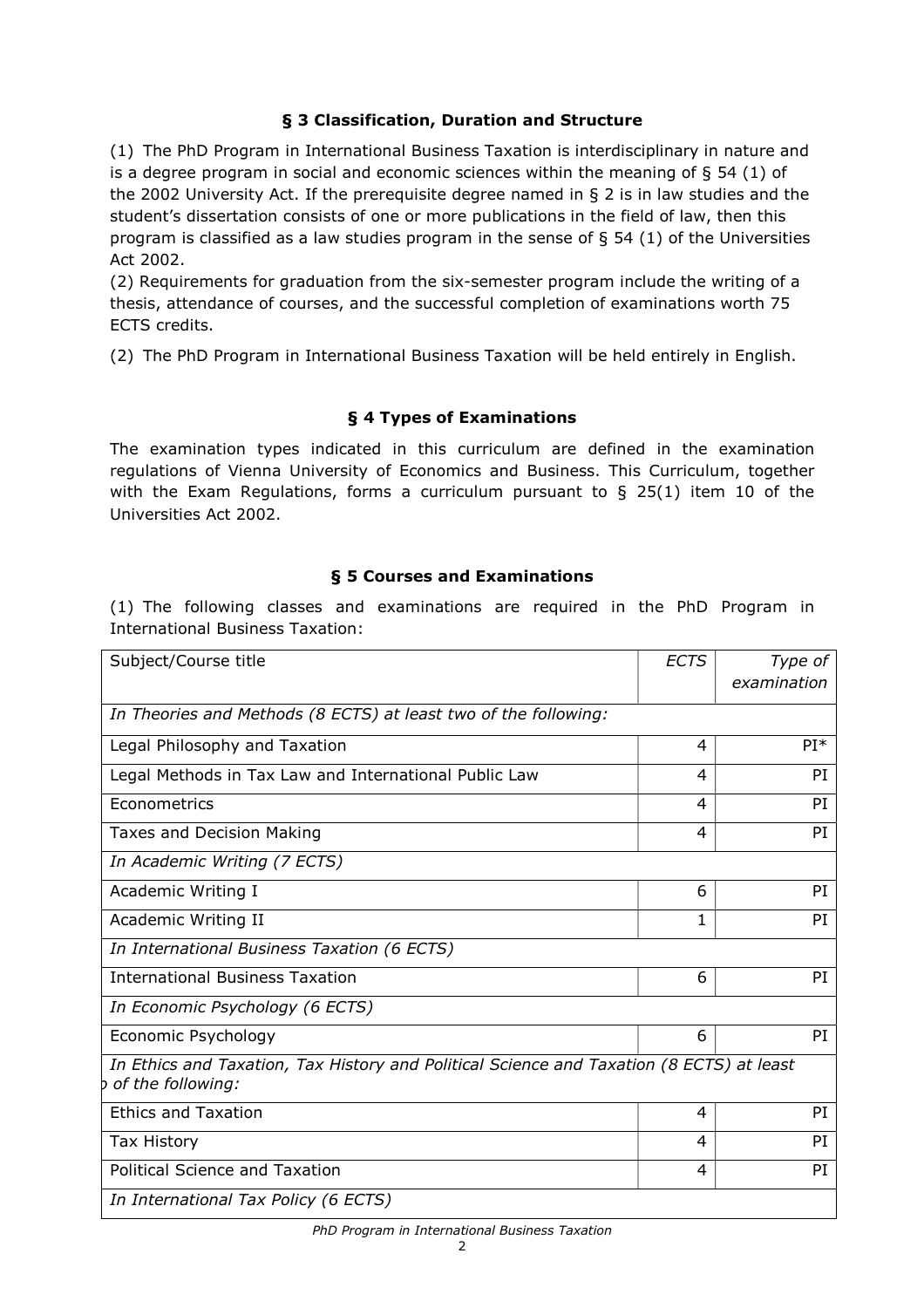| <b>International Tax Policy</b>      | 6 | PI        |  |
|--------------------------------------|---|-----------|--|
| In Research Seminar (30 ECTS)        |   |           |  |
| Research Seminar I                   | 6 | PI        |  |
| Research Seminar II                  | 6 | PI        |  |
| Research Seminar II                  | 6 | PI        |  |
| Research Seminar IV                  | 6 | PI        |  |
| Research Seminar V                   | 6 | PI        |  |
| In Defensio Dissertationis (4 ECTS): |   |           |  |
| Defensio dissertationis              | 4 | <b>FP</b> |  |

\* PI = *prüfungsimmanent*, class with continuous assessment of student performance

(2) Research Seminars can be interdisciplinary courses and/or tax-related courses focusing on tax law, business taxation, or finance.

### **§ 6 Additional Courses**

(1) Students can also take Additional Courses during the PhD Program in International Business Taxation. Any course completed to fulfill program requirements is not eligible to be chosen as an Additional Course.

(2) Additional Courses are:

| Subject/Course title                                                 | <b>ECTS</b> | Type of<br>examination |  |  |
|----------------------------------------------------------------------|-------------|------------------------|--|--|
| In Preparatory Course Law: Tax Treaty Law (2 ECTS)                   |             |                        |  |  |
| Preparatory Course Law: Tax Treaty Law                               | 2           | $PI^*$                 |  |  |
| In Preparatory Course Law: Comparative and European Tax Law (2 ECTS) |             |                        |  |  |
| Preparatory Course Law: Comparative and European Tax Law             | 2           | PI                     |  |  |
| In Preparatory Course Business: Research in Tax Accounting (2 ECTS)  |             |                        |  |  |
| Preparatory Course Business: Research in Tax Accounting              | 2           | PI                     |  |  |
| In Preparatory Course Business: International Tax Planning (2 ECTS)  |             |                        |  |  |
| Preparatory Course Business: International Tax Planning              | 2           | PI                     |  |  |
| In Preparatory Course Economics: International Economics (2 ECTS)    |             |                        |  |  |
| Preparatory Course Economics: International Economics                | 2           | PI                     |  |  |
| In Preparatory Course Economics: Public Economics (2 ECTS)           |             |                        |  |  |
| Preparatory Course Economics: Public Economics                       | 2           | PI                     |  |  |

\* PI = *prüfungsimmanent*, class with continuous assessment of student performance

### **§ 7 Dissertation and defensio dissertationis**

(1) To complete the PhD Program in International Business Taxation, students must write a thesis in the form of one or more academic papers. The topic shall be selected from the subjects tax law, business taxation, finance, or one of the subjects named in § 5 and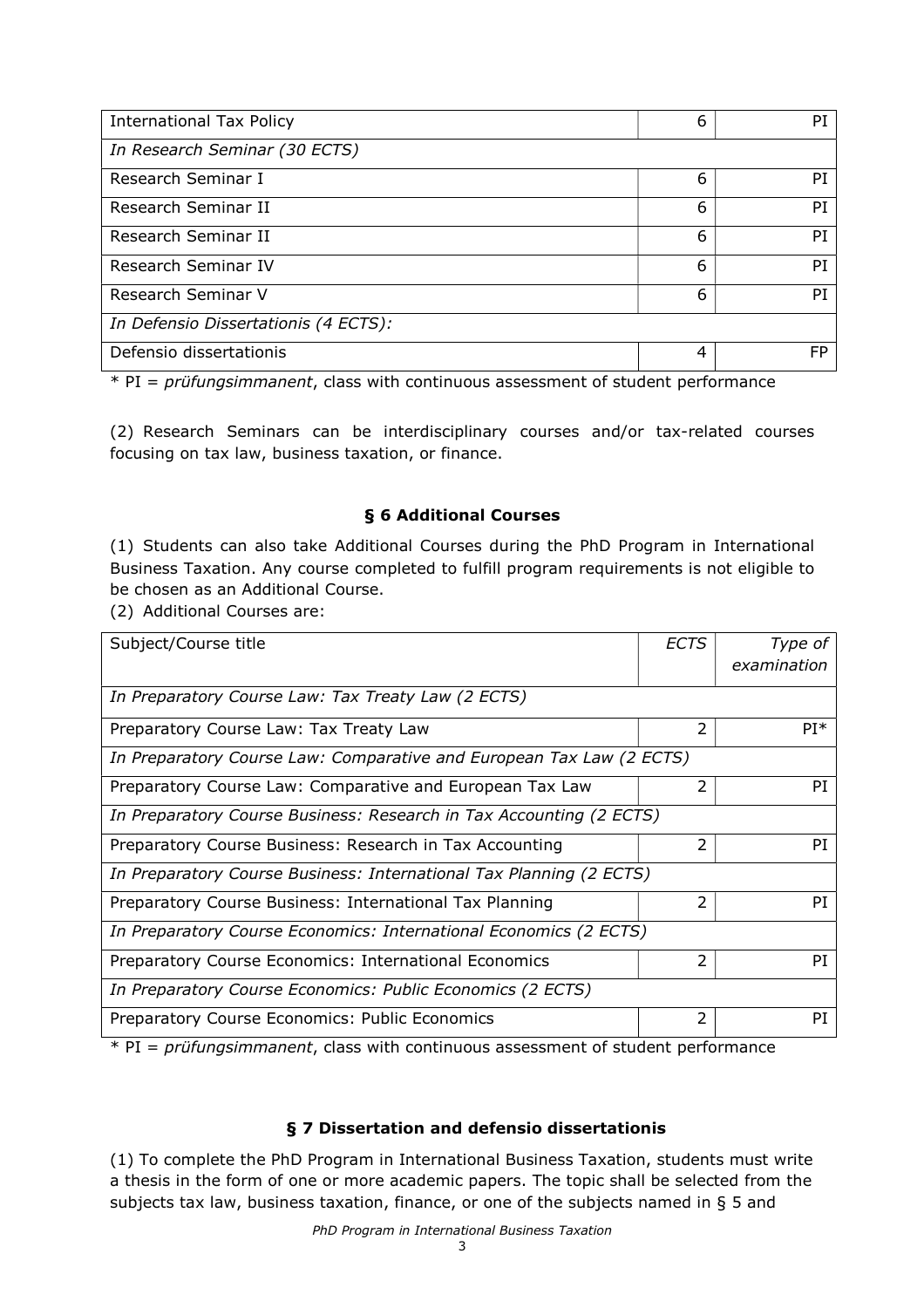must be tax-related. The academic paper or papers can be allocated to two or more of these subjects.

(2) Announcement of the topic and the supervisor are governed by §§ 33 and 34 of the by-laws of WU Vienna University of Economics and Business. In deviation from § 34 of the by-laws of WU Vienna University of Economics and Business, the Vice Rector for Academic Programs and Student Affairs can appoint a different person, i.e. not the thesis supervisor, as first assessor.

(3) After successful completion of all the courses examinations pursuant to  $\S$  5, the candidate must present his or her thesis and its interdisciplinary aspects at a defensio dissertationis before the Thesis Defense Committee. The candidate has passed the defensio dissertationis ("*mit Erfolg teilgenommen*") if the majority of the members of the Thesis Defense Committee give the candidate a passing grade; in all other cases the candidate receives a failing grade ("*ohne Erfolg teilgenommen*").

(4) The Vice Rector for Academic Programs and Student Affairs shall appoint four faculty members, including the thesis supervisor and both assessors, as members of the Thesis Defense Committee for every defensio dissertationis. Members of the Committee should have a *venia docendi* in tax law, business taxation, finance, or one of the subjects named in (1).

(5) The thesis supervisor shall issue invitations to the defensio dissertationis and make sure that the invitation is widely distributed within the scientific community in Austria and abroad.

### **§ 8 Completion of the PhD Program**

After the positive evaluation of all courses and examinations pursuant to  $\epsilon$  5, the thesis, and the defensio dissertationis, the student shall be issued a certificate confirming that he/she has successfully completed the PhD Program in International Business Taxation.

### **§ 9 Academic Degree**

Graduates of the PhD Program in International Business Taxation will be awarded the academic degree of "Doctor of Philosophy", abbreviated as "PhD".

### **§ 10 Effective Date**

(1) This Curriculum shall enter into force on October 1, 2015.

(2) This Curriculum shall replace the curriculum for PhD Program in International Business Taxation pursuant to the resolution of the Committee for Academic Programs dated January 20, 2011, approved by the Senate on January 26, 2011.

### **§ 11 Transitional provisions**

(1) Degree students who, at the time of entry into force of this Curriculum, have already begun the PhD Program in International Business Taxation at WU Vienna University of Economics and Business pursuant to the resolution of the Committee for Academic Programs dated January 20, 2011, approved by the Senate on January 26, 2011, shall be